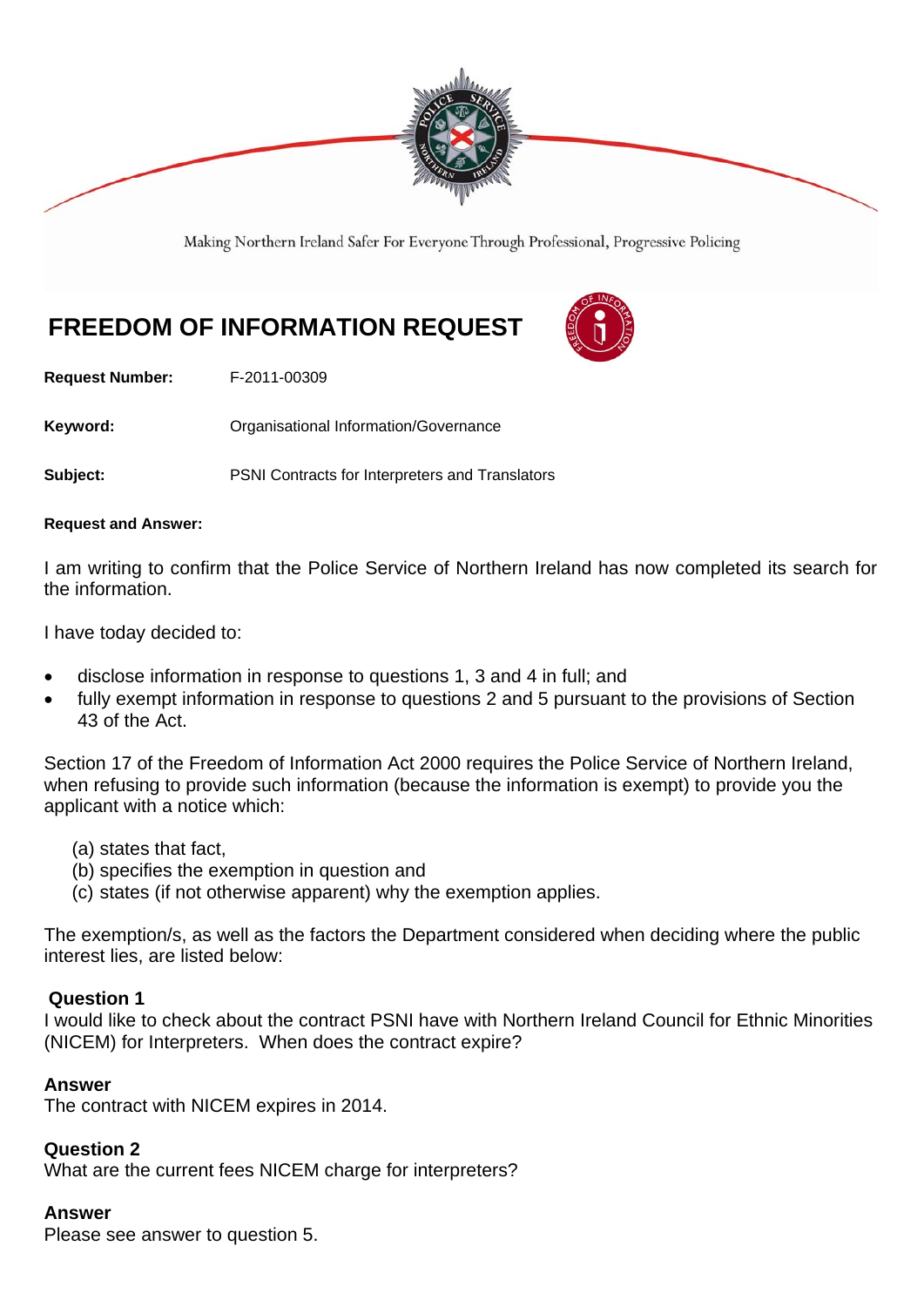## **Question 3**

Do Language Line Services provide translations for Police NI?

# **Question 4**

When does the contract expire?

# **Answer**

Language Line Services provided translations for PSNI up until the end of February 2011. The contract for text and translation was awarded to a new company on 1<sup>st</sup> March 2011 and will run for 4 years.

## **Question 5**

What does the company (LLS) charge?

#### **Answer**

Section 17 of the Freedom of Information Act 2000 requires the Police Service of Northern Ireland, when refusing to provide such information (because the information is exempt) to provide you the applicant with a notice which:

- (d) states that fact,
- (e) specifies the exemption in question and
- (f) states (if not otherwise apparent) why the exemption applies.

The exemption/s, as well as the factors the Department considered when deciding where the public interest lies, are listed below:

Section 43 (2) Commercial Interests

This part of the exemption is prejudice based and qualified which means the information is subject to the harm test and public interest test prior to disclosure.

## **Harm Test**

This information was provided during a tendering process and includes details of fees offered to PSNI by the two successful companies of that tender; NICEM and LLS. The fees are unique to PSNI and therefore not advertised by the companies. Release would allow rivals to be privy to the price at which they can deliver goods and services – information which is not readily available. This would prejudice their ability to compete in future tenders for other contracts. Subsequently this could be detrimental to the PSNI's relationship with future service providers.

# **Public Interest Test**

## For Release

Transparency of details of how public funds have been spent will generate confidence in the integrity of the procedures involved and in the fact that PSNI are getting value for money when purchasing goods and services.

## For Retention

Disclosure of the pricing information offered to PSNI by these particular companies would make it less likely that they would be able to compete fairly with their rivals in future competitive tenders. Release would also undermine the ability of the PSNI to fulfil its role of running fair tender competitions. There is a public interest in ensuring that there is competition for public sector contracts which would be undermined if this information were to be disclosed.